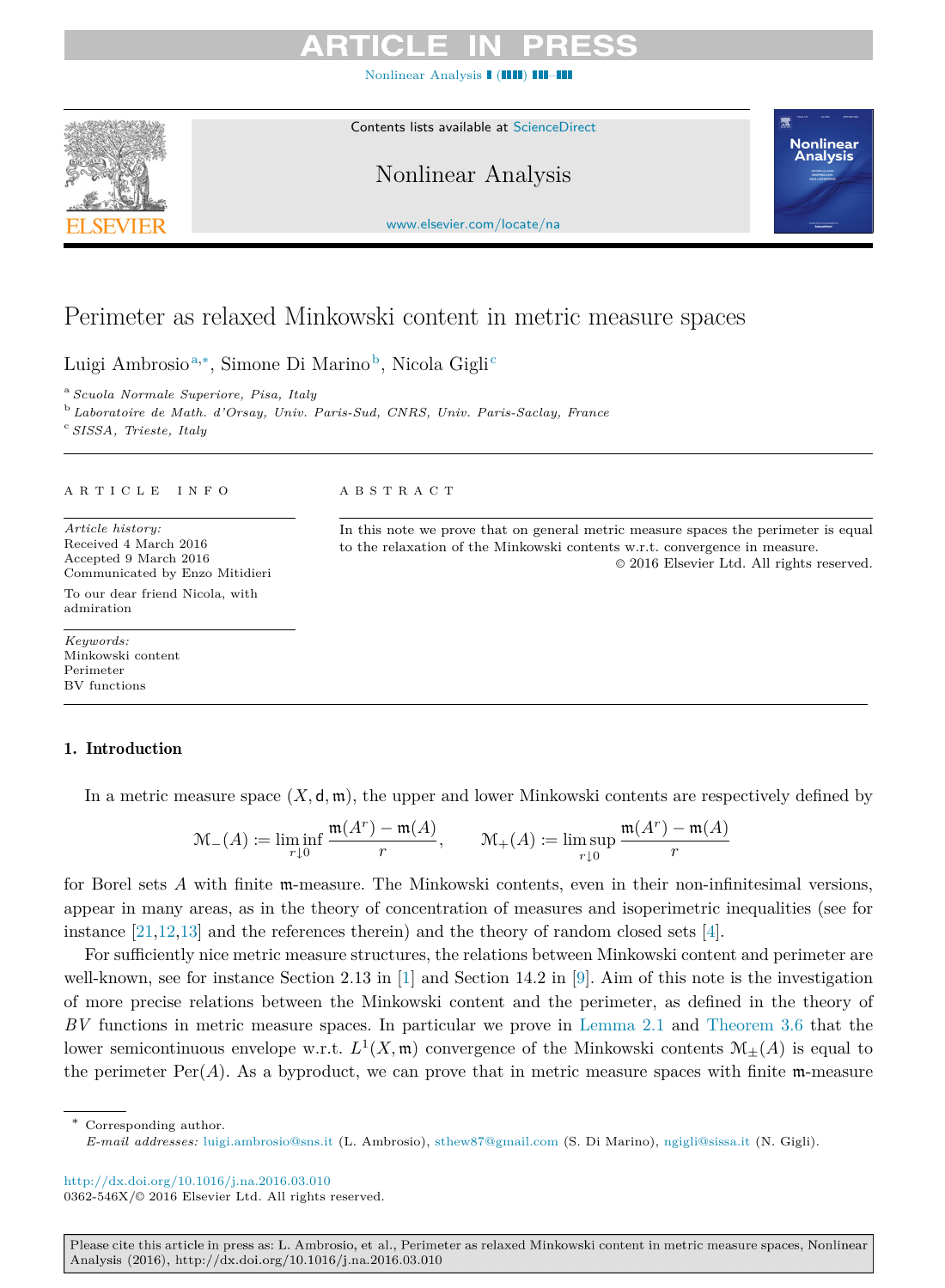2 *L. Ambrosio et al. / Nonlinear Analysis ( ) –*

the Cheeger constant

$$
\gamma:=\inf\left\{\frac{\mathfrak{M}_+(A)}{\mathfrak{m}(A)}:\ 0<\mathfrak{m}(A)\leq\frac{\mathfrak{m}(X)}{2}\right\}
$$

can be equivalently defined replacing  $\mathcal{M}_+(A)$  with  $\mathcal{M}_-(A)$ , or with Per(*A*).

Another consequence of our result is that whenever one wants to establish, on a given space, an isoperimetric inequality of the form

 $m(A) < f(\text{Per}(A))$ 

for some continuous non-decreasing function  $f : \mathbb{R}^+ \to \mathbb{R}^+$ , it is sufficient to prove the easier

$$
\mathfrak{m}(A) \le f(\mathfrak{M}_+(A)).
$$

We remark that not only it is easily seen that  $\mathcal{M}_+(A) \geq \text{Per}(A)$  (see also the proof of [Theorem 3.6\)](#page-4-0), but also that the Minkowski content is a quantity that by nature is sometimes handled better than the perimeter in estimates involving the geometry of the space. An example in this direction is the recent paper [\[12\]](#page-10-1) by Cavalletti–Mondino, which motivated our study (see also the work in progress [\[11\]](#page-10-4), which contains results similar to ours, under curvature assumptions).

Another goal of the paper is a closer investigation of the coarea formula and of the "generic" properties of superlevel sets of Lipschitz functions. In Euclidean and other nice spaces, the combination of the Fleming–Rishel formula (involving the perimeter of superlevel sets) with the coarea formula for Lipschitz maps (involving the Hausdorff measure of level sets) provides many useful informations, even on the level sets, as illustrated in [Remark 4.1.](#page-5-0) Under a suitable regularity assumption [\(4.2\)](#page-5-1) on the metric measure structure, fulfilled in all spaces  $RCD(K,\infty)$  of [\[7\]](#page-10-5), we provide in [Proposition 4.2](#page-6-0) a metric counterpart of this, involving the Minkowski contents. Finally, we are able to make a more detailed analysis for level sets of distance functions and we conclude the paper pointing out a few open questions.

### 2. Basic setting and preliminaries

Throughout this paper  $(X, d)$  is a metric space and  $m$  is a nonnegative and  $\sigma$ -additive measure on its Borel *σ*-algebra; we always assume that m is finite on bounded Borel sets. In particular, m is *σ*-finite.

In the metric space  $(X, d)$  we denote by  $B_r(x)$  the open ball with center x and radius r. We denote by Lip(*f*) the Lipschitz constant of a Lipschitz function  $f: X \to \mathbb{R}$  and we will often use the distance function

$$
\mathsf{d}_A(x) := \inf_{y \in A} \mathsf{d}(x, y)
$$

from a nonempty set A, whose Lipschitz constant is less than 1. The slope  $\text{lip}(f)$  (also called local Lipschitz constant) of  $f: X \to \mathbb{R}$  is defined by

$$
\mathrm{lip}(f)(x) := \limsup_{y \to x} \frac{|f(y) - f(x)|}{\mathsf{d}(y, x)},
$$

with the convention  $lip(f)(x) = 0$  if *x* is an isolated point.

We denote by  $\chi_A : X \to \{0,1\}$  the characteristic function of a set A and we say that  $A_h \to A$  in m-measure if  $\int_X |\chi_{A_h} - \chi_A| d\mathfrak{m} \to 0$  (equivalently,  $\mathfrak{m}(A_h \Delta A) \to 0$ ). For any nonempty set  $A \subset X$  and any  $r > 0$  we define the open *r*-enlargement *A<sup>r</sup>* of *A* by

$$
A^r := \{ x \in X : \, \mathsf{d}_A(x) < r \} \, .
$$

Notice that  $A^r = (\overline{A})^r$ , and that the triangle inequality gives the semigroup inclusion

<span id="page-1-0"></span>
$$
(As)t \subset As+t \quad s, t > 0. \tag{2.1}
$$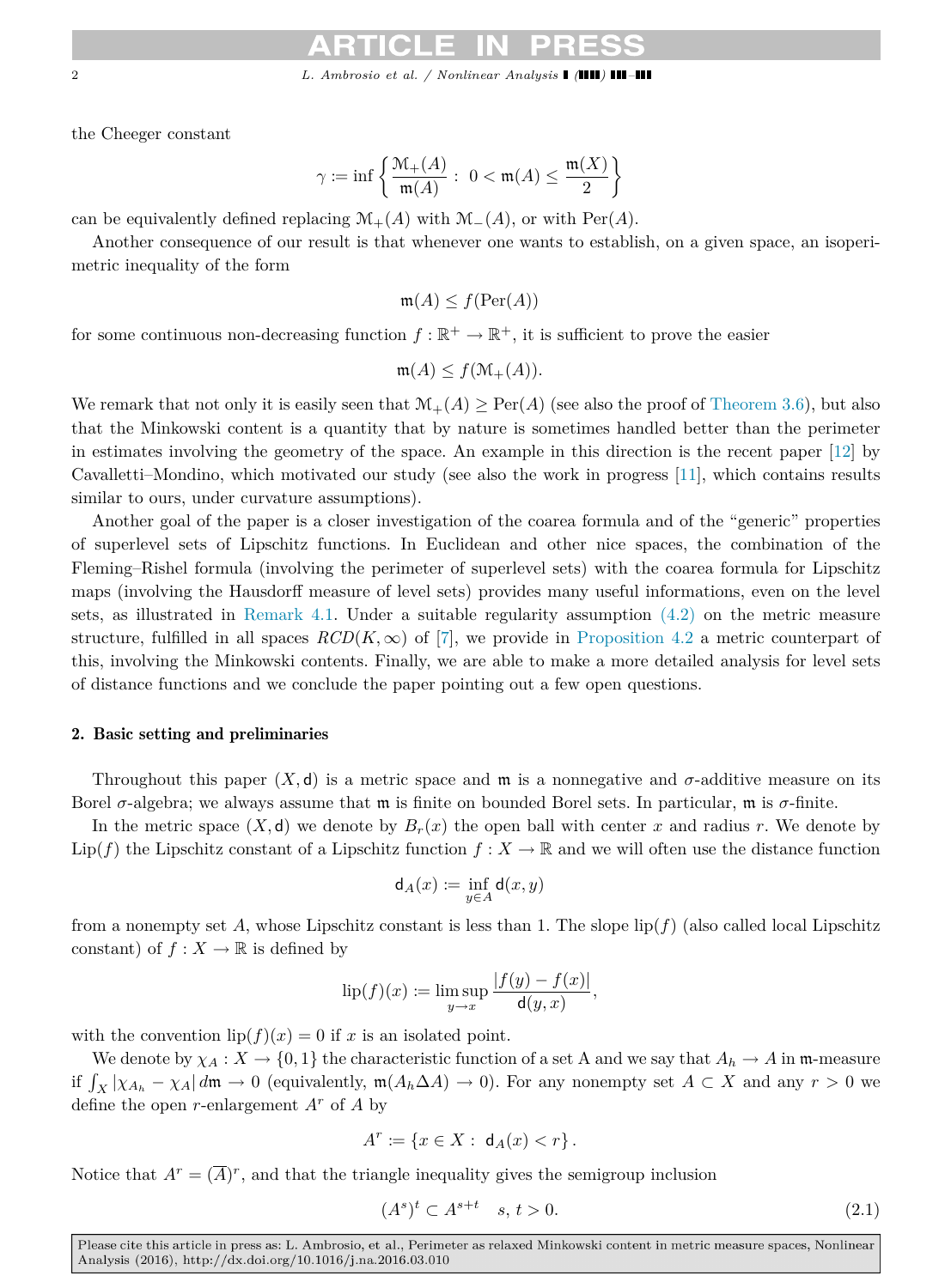For any Borel set  $A \subset X$  with  $m(A) < \infty$  we define the upper and lower Minkowski contents by

$$
\mathcal{M}_{-}(A) := \liminf_{r \downarrow 0} \frac{\mathfrak{m}(A^r) - \mathfrak{m}(A)}{r}, \qquad \mathcal{M}_{+}(A) := \limsup_{r \downarrow 0} \frac{\mathfrak{m}(A^r) - \mathfrak{m}(A)}{r}.
$$

Obviously one has  $0 \leq M_-(A) \leq M_+(A) \leq \infty$ . In addition,  $M_-(A) = \infty$  if  $\mathfrak{m}(\overline{A} \setminus A) > 0$ , hence a natural domain for the Minkowski content is the class of essentially closed sets. Notice also that M−(*A*) *<* ∞ implies  $m(A^r \setminus A) \to 0$  as  $r \downarrow 0$ .

We define the relaxed Minkowski contents  $\mathcal{M}^*_-(A),$   $\mathcal{M}^*_+(A)$  of  $A$  by

$$
\mathcal{M}_{-}^{*}(A) := \inf \left\{ \liminf_{h \to \infty} \mathcal{M}_{-}(A_{h}) : A_{h} \to A \text{ in } \mathfrak{m}\text{-measure} \right\},\
$$
  

$$
\mathcal{M}_{+}^{*}(A) := \inf \left\{ \liminf_{h \to \infty} \mathcal{M}_{+}(A_{h}) : A_{h} \to A \text{ in } \mathfrak{m}\text{-measure} \right\}.
$$

It is obvious that  $\mathcal{M}^*_{-}(A) \leq \mathcal{M}^*_{+}(A)$ . The following elementary lemma shows that equality holds, so from now on we will also use the notation M<sup>∗</sup> (*A*) for their common value.

<span id="page-2-0"></span>Lemma 2.1. *For any Borel set A* ⊂ *X one has*

<span id="page-2-1"></span>
$$
\mathcal{M}_{-}(A) \ge \mathcal{M}_{+}^{*}(A). \tag{2.2}
$$

*In particular*  $\mathcal{M}^*_{-}(A) = \mathcal{M}^*_{+}(A)$ *.* 

**Proof.** We can assume with no loss of generality  $\mathcal{M}_-(A) < \infty$ , hence  $\mathfrak{m}(A^s \setminus A) \to 0$  as  $s \downarrow 0$ . We start from the semigroup inclusion  $(2.1)$  to get

$$
\frac{\mathfrak{m}(A^{s+t})-\mathfrak{m}(A^s)}{t}\geq \frac{\mathfrak{m}((A^s)^t)-\mathfrak{m}(A^s)}{t}.
$$

Now, at any differentiability point *s* of the nondecreasing and left continuous map  $f(r) := \mathfrak{m}(A^r)$  we get  $f'(s) \geq M_+(A^s)$  and an integration w.r.t. *s* gives

$$
\mathfrak{m}(A^r) - \mathfrak{m}(A) = f(r) - f(0_+) \ge \int_0^r f'(s) \, ds \ge \int_0^r \mathfrak{M}_+(A^s) \, ds \quad \forall r > 0.
$$

Dividing both sides by *r* and letting  $r \downarrow 0$  an application of the mean value theorem gives the first claim.

In order to prove the equality of relaxed Minkowski contents, let  $A_h \to A$  in m-measure and apply [\(2.2\)](#page-2-1) to get

$$
\mathcal{M}^*_+(A) \leq \liminf_{h \to \infty} \mathcal{M}^*_+(A_h) \leq \liminf_{h \to \infty} \mathcal{M}_-(A_h).
$$

The arbitrariness of  $A_h$  yields the inequality  $\mathcal{M}^*_+(A) \leq \mathcal{M}^*_{-}(A)$ .  $\Box$ 

### 3. Equality of relaxed contents and perimeter

In this section we shall use the semigroup

<span id="page-2-2"></span>
$$
T_t f(x) := \sup_{B_t(x)} f, \qquad T_0 f = f,\tag{3.1}
$$

which extends the operator  $A \mapsto A^t$  from characteristic functions to functions, i.e.  $T_t \chi_A = \chi_{A^t}$  for all  $t > 0$ . Actually the term "semigroup" is not totally correct here, since only the inequality  $T_{s+t}f \geq T_s(T_tf)$  holds for the operator  $T_t$  in [\(3.1\);](#page-2-2) the inequality is an equality if  $(X, d)$  is a length space (see also [\[5\]](#page-10-6) for the simple proof and an example of strict inequality). We will only need the inequality in the sequel.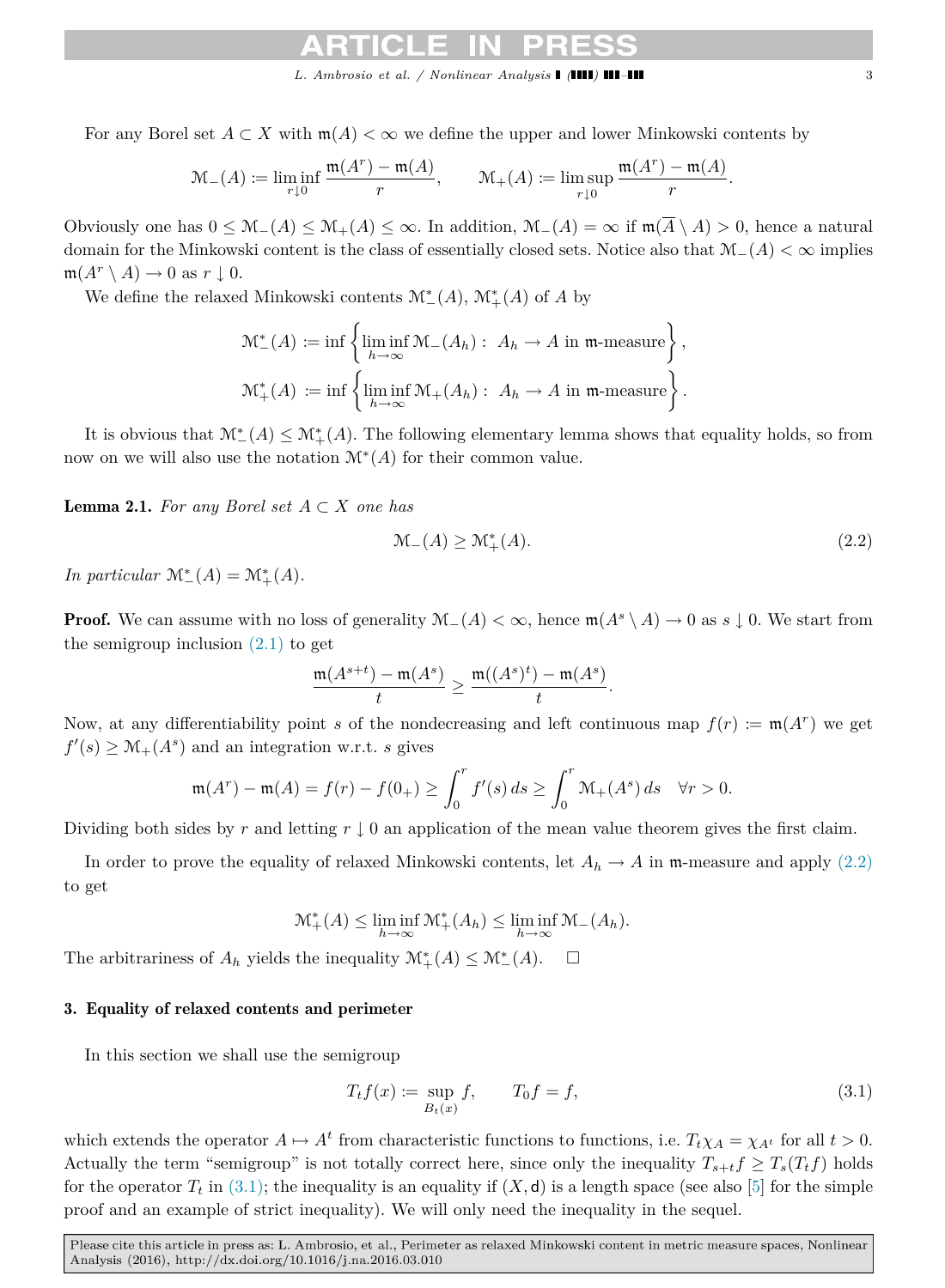Notice that  $T_t f \geq f$  and that  $T_t f$  is lower semicontinuous for all  $t > 0$ . The definition of lip(*f*) gives also immediately

<span id="page-3-0"></span>
$$
\limsup_{t \downarrow 0} \frac{T_t f - f}{t} \le \text{lip}(f). \tag{3.2}
$$

Remark 3.1. The semigroup *T<sup>t</sup>* already had a role (up to a change of sign, resulting in the replacement of sup with inf) in the proof given in [\[5\]](#page-10-6) of the equality between relaxed upper gradients and "measure" upper gradients in the context of the theory of *BV* functions and sets of finite perimeter. The "inf" semigroup can also be formally viewed as the limit as  $p \to \infty$  of the semigroups

$$
T_t^p f(x) := \inf_{y \in X} f(y) + \frac{1}{pt^{p-1}} \mathsf{d}^p(y, x)
$$

associated to the Hamilton–Jacobi equation  $\partial_t g + |\nabla g|^q / q = 0$ , see [\[6,](#page-10-7)[17\]](#page-10-8).

It is also worthwhile to mention that the semigroup  $T_t$  has already been used in connection with the (anisotropic) Minkowski content in [\[14\]](#page-10-9), but only in an Euclidean setting: their case can be regarded as our construction in the metric space  $(\mathbb{R}^d, \mathsf{d}_C, \mathscr{L}^d)$ , where  $\mathsf{d}_C$  is the gauge function associated to a convex set *C*.

**Lemma 3.2.** For all  $f: X \to [0, \infty)$  Lipschitz with  $\mathfrak{m}(\lbrace f > 0 \rbrace^h) < \infty$  for some  $h > 0$ , one has

<span id="page-3-4"></span>
$$
\int_0^\infty \mathcal{M}_-(\{f \ge t\}) dt \le \liminf_{t \downarrow 0} \int_X \frac{T_t f - f}{t} dm \le \int_X \text{lip}(f) dm. \tag{3.3}
$$

**Proof.** We start from the elementary "coarea" pointwise identities  $\int_0^\infty \chi_{\{f\geq t\}} dt = f$  and

<span id="page-3-1"></span>
$$
\int_0^\infty T_h \chi_{\{f \ge t\}} \, dt = \int_0^\infty \chi_{\{f \ge t\}^h} \, dt = T_h f
$$

for  $f: X \to [0, \infty]$ . If *f* is Borel with  $\int_X f d\mathfrak{m} < \infty$ , subtracting the first identity from the second one and integrating w.r.t. m gives

$$
\int_0^\infty \frac{\mathfrak{m}(\{f \ge t\}^h) - \mathfrak{m}(\{f \ge t\})}{h} dt = \int \frac{T_h f - f}{h} dm.
$$

Now, notice that one has the bound

<span id="page-3-2"></span>
$$
\frac{T_h f - f}{h} \le \text{Lip}(f) \chi_{\{f > 0\}^h}.
$$

Hence, assuming in addition that f is Lipschitz and that for some  $h > 0$  we have  $\mathfrak{m}(\lbrace f > 0 \rbrace^h) < \infty$ , Fatou's lemma, dominated convergence and  $(3.2)$  give  $(3.3)$ .  $\Box$ 

The following definition of perimeter, first proposed in [\[22\]](#page-10-10) and further investigated in [\[5\]](#page-10-6) (dropping the local compactness assumption on the metric structure) is by now well studied, see also the following remarks.

**Definition 3.3** (*Perimeter*). Let  $A \subset X$  be a Borel set with  $m(A) < \infty$ . We define

<span id="page-3-3"></span>
$$
\operatorname{Per}(A) := \inf \left\{ \liminf_{h \to \infty} \int_X \operatorname{lip}(f_h) \, dm : \ f_h \in \operatorname{Lip}(X), \ \lim_{h \to \infty} \int_X |f_h - \chi_A| \, dm = 0 \right\}.
$$
 (3.4)

If  $\mathfrak{m}(X)$  is finite we can also consider the perimeter of  $X \setminus A$ ; it is then easy to check that  $\text{Per}(A) =$  $Per(X \setminus A)$ . In the following remarks we show that smaller classes than  $Lip(X)$  can be considered in the definition of  $Per(A)$ , comparing also with the definitions in [\[22,](#page-10-10)[5\]](#page-10-6).

Please cite this article in press as: L. Ambrosio, et al., Perimeter as relaxed Minkowski content in metric measure spaces, Nonlinear Analysis (2016), http://dx.doi.org/10.1016/j.na.2016.03.010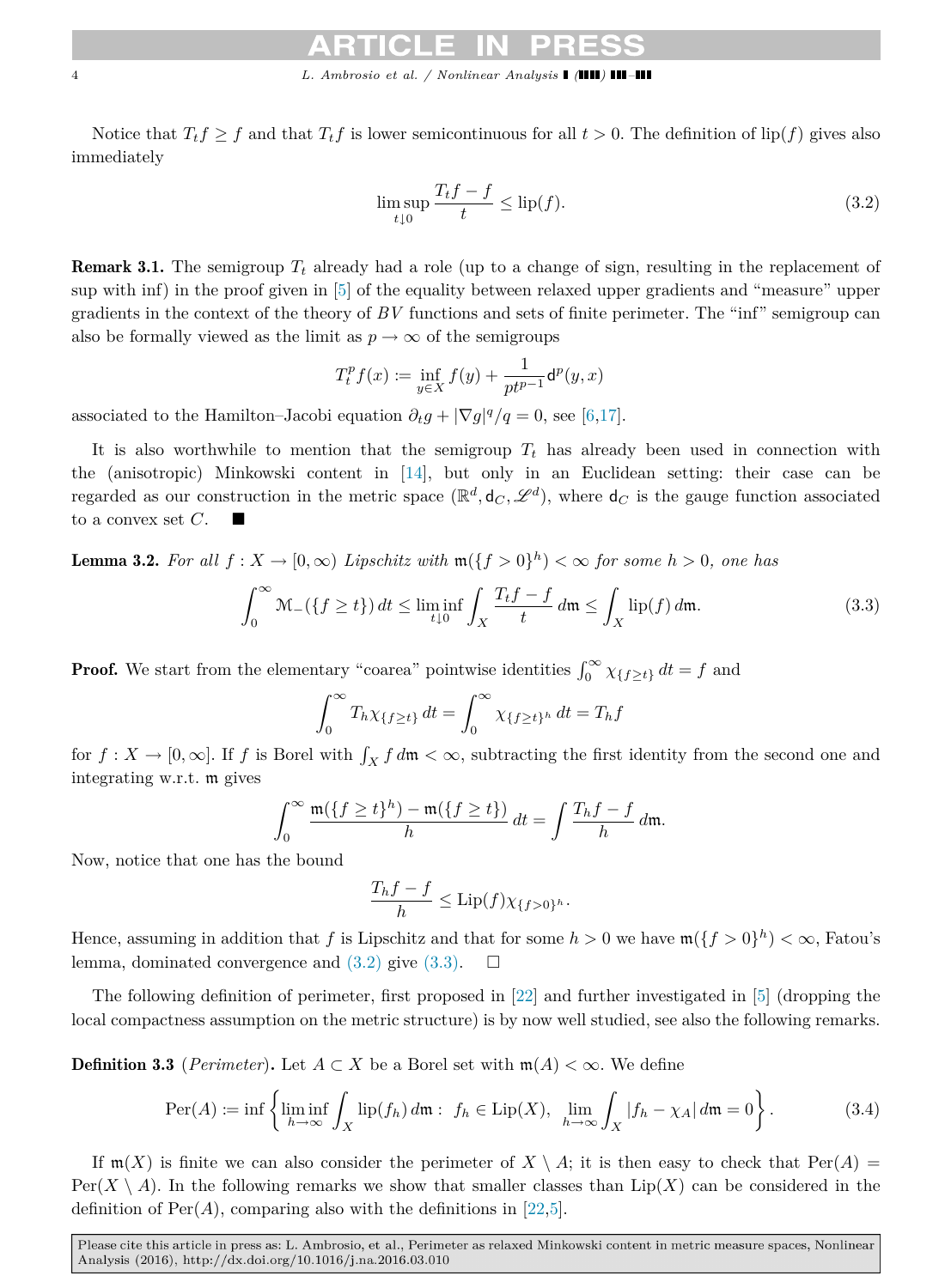<span id="page-4-1"></span>**Remark 3.4.** A simple truncation argument shows that we need only to consider sequences  $f_h$  with  $0 \le f_h \le 1$ in [\(3.4\).](#page-3-2) Also, if  $\bar{x} \in X$  and  $\phi_R : X \to [0,1]$  are 1-Lipschitz functions with  $\phi_R \equiv 1$  on  $B_R(\bar{x})$  and  $\phi_R \equiv 0$  on  $X \setminus B_{2R}(\bar{x})$ , from the inequality

$$
\int_X \mathrm{lip}(f_h \phi_R) \, d\mathfrak{m} \le \int_X \mathrm{lip}(f_h) \, d\mathfrak{m} + \int_{X \setminus B_R(\bar{x})} f_h \, d\mathfrak{m}
$$

and a diagonal argument (i.e. choosing  $R = R(h)$ ) we obtain that only sequences of Lipschitz functions  $f_h: X \to [0,1]$  with  $\{f_h > 0\}$  bounded need to be considered in the definition of Per(*A*).

<span id="page-4-2"></span>Remark 3.5. [Definition 3.3](#page-3-3) appeared first in [\[22\]](#page-10-10) in complete and doubling metric measure spaces, requiring approximation by locally Lipschitz functions and  $L^1_{loc}$  convergence. Then, at the general level of complete and separable metric spaces (for instance the most appropriate setting for the theory of  $CD(K, \infty)$  spaces), the definition has been revisited in [\[5\]](#page-10-6), requiring  $L^1$  convergence of  $f_h$  to  $\chi_A$ , as in [\(3.4\),](#page-3-2) but requiring  $f_h$ to be locally Lipschitz (i.e. for any  $x \in X$  there exists  $r > 0$  such that  $f|_{B_r(x)}$  is Lipschitz). As in [\[22\]](#page-10-10), the motivation for this definition is that, when localized to open sets  $U \subset X$  via

$$
\mu(U) := \inf \left\{ \liminf_{h \to \infty} \int_U \text{lip}(f_h) \, d\mathfrak{m} : f_h \in \text{Lip}_{\text{loc}}(U), \lim_{h \to \infty} \int_U |f_h - \chi_A| \, d\mathfrak{m} = 0 \right\}
$$

is continuous w.r.t. monotone nondecreasing sequences and thus it provides the restriction to open sets of a finite Borel measure, namely the perimeter measure.

In proper metric spaces (a class that includes complete and doubling metric spaces) it is not hard to prove that all these variants of [Definition 3.3](#page-3-3) lead to the same definition, for sets with finite m-measure. The equivalence persists also for complete and separable spaces, but the proof is not elementary, see Section [4](#page-5-2) and, in particular, Theorem 4.5.3 in [\[16\]](#page-10-11). However, the equivalence with [\[5\]](#page-10-6) does not play any role in the paper and [Definition 3.3](#page-3-3) will be our working definition.

<span id="page-4-0"></span>**Theorem 3.6.** For any Borel set  $A \subset X$  with  $\mathfrak{m}(A) < \infty$  one has  $\mathcal{M}^*(A) = \text{Per}(A)$ .

**Proof.** Claim.  $\mathcal{M}_-(A) \ge \text{Per}(A)$ . We can assume with no loss of generality  $\mathcal{M}_-(A) < \infty$ , hence  $\mathfrak{m}(A^r \setminus A) \to$ 0 *as*  $r \downarrow$  0*. Let*  $\tau \in (0,1)$  *be fixed and let*  $f_r : X \to [0,1]$  *be given by* 

$$
f_r(x) = 1 - 1 \wedge \frac{\mathsf{d}_{A^s}(x)}{r'} \quad r > 0,
$$

*where*  $s > 0$  *satisfies*  $s + r' < r$ . Since A *is contained in the open set*  $A^s$ , where  $f_r$  *is identically equal to* 1, one has  $\text{lip}(f_r) \equiv 0$  on *A*; on the other hand, since the complement of  $A^r$  is contained in the open set  ${d_{A^s} > r'}$ , where  $f_r$  is identically equal to 0,  $\text{lip}(f_r) \equiv 0$  on the complement of  $A^r$ . Thus, the inequalities  $\text{lip}(f_r) \leq \text{Lip}(f_r) \leq 1/r' \leq 1/(\tau r)$  *give* 

$$
\frac{\mathfrak{m}(A^r) - \mathfrak{m}(A)}{r} \ge \tau \int_X \text{lip}(f_r) \, d\mathfrak{m}.
$$

*We now estimate*

$$
\int_X |f_r - \chi_A| \, d\mathfrak{m} = \int_{X \backslash A} f_r \, d\mathfrak{m} \le \mathfrak{m}(A^r \setminus A) \to 0.
$$

*Then, choosing an infinitesimal sequence*  $(r_h)$  *of radii on which the* liming *is achieved, since*  $f_{r_i} \rightarrow \chi_A$  *in*  $L^1(X, \mathfrak{m})$  *the very definition of*  $\text{Per}(A)$  *gives*  $\mathfrak{M}_-(A) \geq \tau \text{Per}(A)$ *. Eventually we let*  $\tau \uparrow 1$ *.*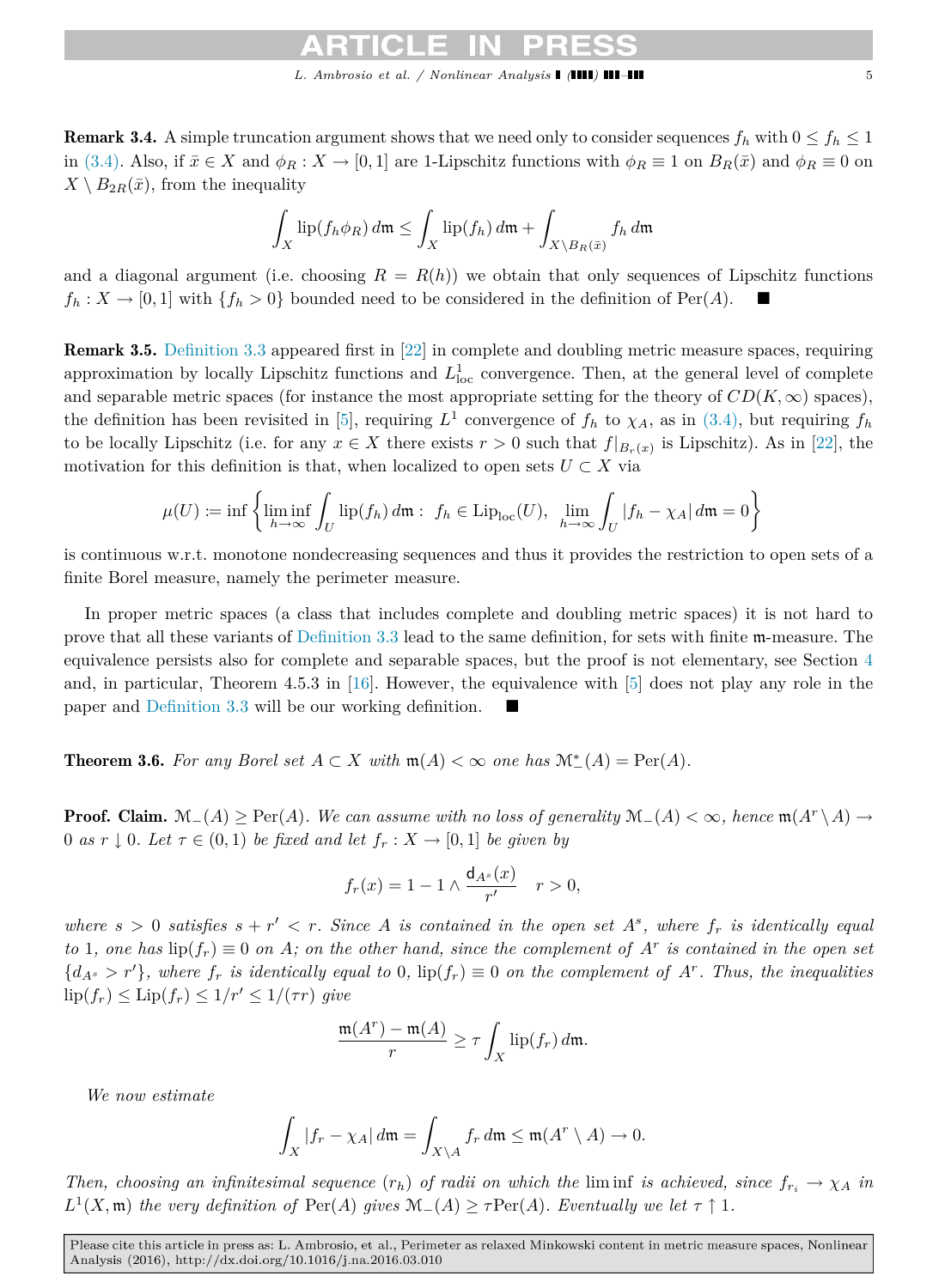Claim.  $\mathcal{M}^*_{-}(A)$  ≥ Per(*A*)*. Let*  $A_h$  → *A in*  $m$ *-measure and use the lower semicontinuity of the perimeter and the above claim to get*

$$
\mathrm{Per}(A) \le \liminf_{h \to \infty} \mathrm{Per}(A_h) \le \liminf_{h \to \infty} \mathcal{M}_-(A_h).
$$

*Since*  $A_h$  *are arbitrary, this proves that*  $\text{Per}(A) \leq \mathcal{M}^*_{-}(A)$ *.* 

Claim. Per $(A) \geq \mathcal{M}^*(A)$ . Thanks to *[Remark](#page-4-1)* 3.4 we can find a family of Lipschitz functions  $f_h: X \to [0,1]$ with  $\{f_h > 0\}$  bounded,  $f_h \to \chi_A$  in  $L^1(X, \mathfrak{m})$  and  $\int_X \text{lip}(f_h) d\mathfrak{m} \to \text{Per}(A)$ . For all  $\epsilon \in (0, 1/2)$  we can find, *thanks to* [\(3.3\)](#page-3-1),  $t_h \in (\epsilon, 1 - \epsilon)$  *with* 

$$
\mathcal{M}_{-}(\{f_{h}\geq t_{h}\})\leq \frac{1}{1-2\epsilon}\int_{X}\mathrm{lip}(f_{h})\,d\mathfrak{m}.
$$

 $Since \{f_h \ge t_h\} \to A \text{ in } \mathfrak{m}$ -measure it follows that  $(1 - 2\epsilon) \mathcal{M}^*_{-}(A) \le \text{Per}(A) \text{ and letting } \epsilon \downarrow 0 \text{ the inequality}$ *is achieved.*

# <span id="page-5-2"></span>4. Level sets of Lipschitz functions

In this section we study the relation between perimeter and Minkowski content for generic superlevel sets of Lipschitz functions.

[Definition 3.3](#page-3-3) of perimeter is a particular case of the following one, for  $f \in L^1(X, \mathfrak{m})$ :

$$
\text{Var}(f) := \inf \left\{ \liminf_{h \to \infty} \int_X \text{lip}(f_h) \, d\mathfrak{m} : f_h \in \text{Lip}(X), \lim_{h \to \infty} \int_X |f_h - f| \, d\mathfrak{m} = 0 \right\}.
$$

The two concepts are closely related. Indeed, by approximating any  $L<sup>1</sup>$  function with step functions and, conversely, characteristic functions of  $\{f > t\}$  by  $\chi_{\varepsilon} \circ f$ , where  $\chi_{\varepsilon}$  is a smooth approximation of  $\chi_{[t,\infty)}$ , it can be easily proved (see [\[22\]](#page-10-10) for details) that the classical coarea formula of Fleming–Rishel, namely

<span id="page-5-3"></span><span id="page-5-1"></span>
$$
\text{Var}(f) = \int_0^\infty \text{Per}(\{f \ge t\}) \, dt \quad f \in L^1(X, \mathfrak{m}), \, f \ge 0 \tag{4.1}
$$

holds even in this abstract setting, without any finiteness assumption on either side of the equality. Under the regularity assumption

$$
\text{Var}(f) = \int_X \text{lip}(f) \, d\mathfrak{m} \quad \text{for all } f \in L^1(X, \mathfrak{m}) \text{ Lipschitz}
$$
\n
$$
\tag{4.2}
$$

on the metric measure structure we can now prove that we can replace perimeter with the lower Minkowski content in  $(4.1)$ , namely

$$
\text{Var}(f) = \int_0^\infty \mathcal{M}_-(\{f \ge t\}) \, dt \quad f \in L^1(X, \mathfrak{m}), \, f \ge 0. \tag{4.3}
$$

Remark 4.1. In Euclidean spaces  $\mathbb{R}^n$ , combining the Fleming–Rishel formula, the pointwise inequalities

<span id="page-5-0"></span>
$$
\operatorname{Per}(\{f \ge t\}) = \mathcal{H}^{n-1}(\partial^* \{f \ge t\}) \le \mathcal{H}^{n-1}(\partial \{f > t\}) \le \mathcal{H}^{n-1}(\{f = t\})
$$

(where  $\partial^* \{f \geq t\}$  is the essential boundary of  $\{f \geq t\}$ , a countably  $\mathscr{H}^{n-1}$ -rectifiable set whenever  $Per({f \ge t})$  is finite) and the coarea formula for nonnegative Lipschitz functions

<span id="page-5-4"></span>
$$
\int_{\mathbb{R}^n} |\nabla f| \, dx = \int_0^\infty \mathcal{H}^{n-1}(\{f = t\}) \, dt
$$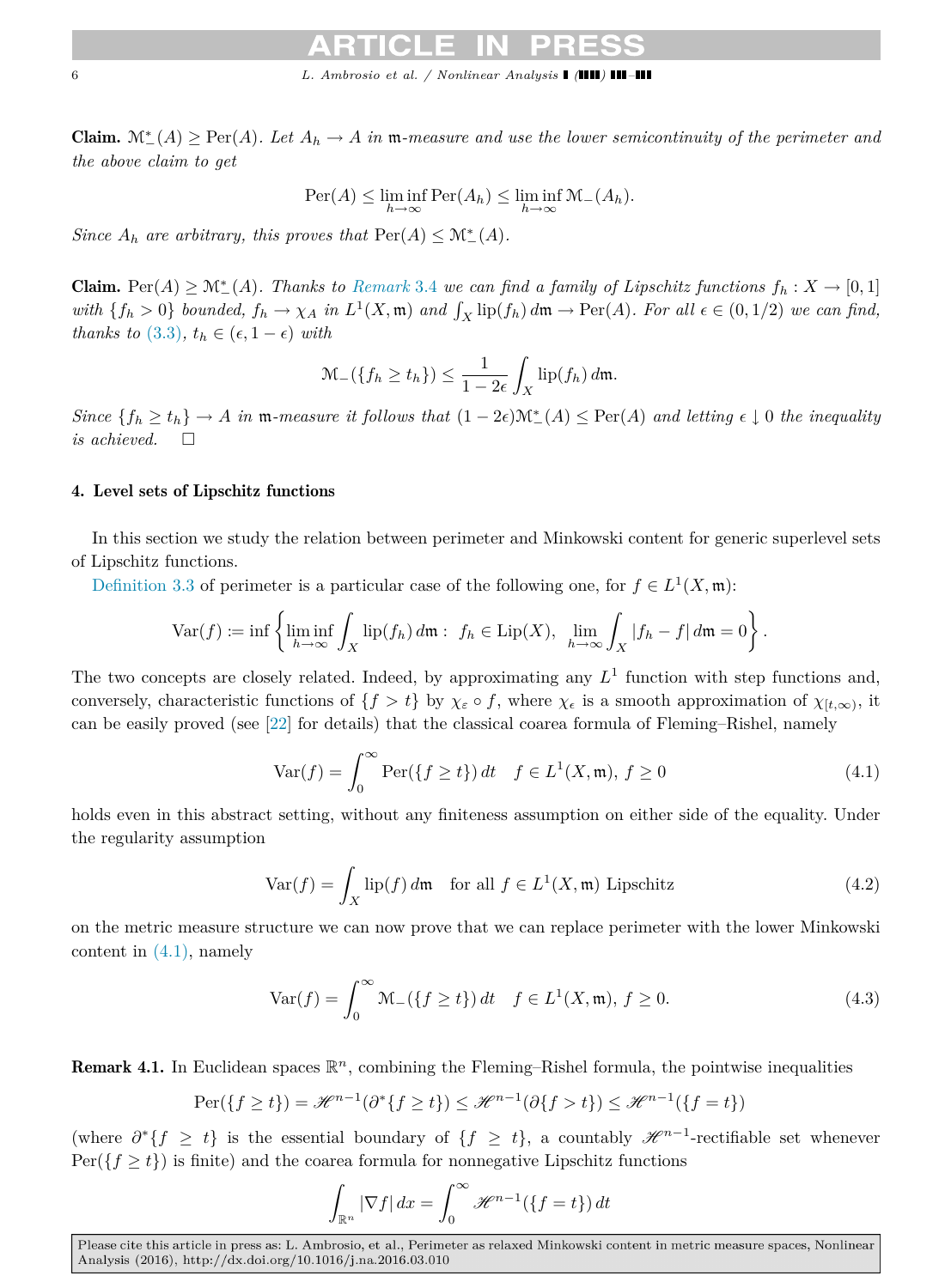*L. Ambrosio et al. / Nonlinear Analysis ( ) –* 7

one obtains

$$
\operatorname{Per}(\{f \ge t\}) = \mathcal{H}^{n-1}(\partial \{f \ge t\}) = \mathcal{H}^{n-1}(\{f = t\}) \quad \text{for } \mathcal{L}^1\text{-a.e. } t > 0
$$

and that  $\{f = t\}$  is countably  $\mathscr{H}^{n-1}$ -rectifiable for  $\mathscr{L}^1$ -a.e.  $t > 0$ . However, the validity of  $(4.3)$  is a nontrivial information even in the Euclidean case, since rectifiability does not imply, in general, finiteness of the Minkowski content and agreement with the Hausdorff measures. See Section 2.13 of [\[1\]](#page-9-1) for an example of compact countable set having infinite Minkowski content. Finiteness of the Minkowski contents is ensured for instance by density lower bounds of the form

$$
\sigma(B_r(x)) \ge \frac{\mathfrak{m}(B_r(x))}{r} \quad \forall x \in \partial A, \ r \in (0,1)
$$

for some finite measure  $\sigma$ , see Theorem 2.104 for the simple argument, which also proves that this property, in conjunction with rectifiability, provides agreement of the Minkowski contents with the Hausdorff measures.

Notice that, thanks to the truncation argument of [Remark 3.4,](#page-4-1) an equivalent formulation of  $(4.2)$  is the lower semicontinuity of the functional  $f \mapsto \int_X \text{lip}(f) d\mathfrak{m}$ , restricted to Lipschitz and integrable functions, w.r.t.  $L^1(X, \mathfrak{m})$  convergence.

<span id="page-6-0"></span>Proposition 4.2. *Under assumption* [\(4.2\)](#page-5-1)*, one has*

<span id="page-6-1"></span>
$$
\text{Var}(f) = \int_0^\infty \mathcal{M}_-(\{f \ge t\}) dt \tag{4.4}
$$

*for any Lipschitz function*  $f: X \to [0, \infty)$  *with*  $\mathfrak{m}(\lbrace f > 0 \rbrace^h) < \infty$  *for some h* > 0*. As a consequence* 

 $\mathcal{M}_{-}(\lbrace f \geq t \rbrace) = \text{Per}(\lbrace f \geq t \rbrace)$  *for*  $\mathscr{L}^1$ -*a.e.*  $t > 0$ *.* 

*In addition, if*  $f: X \to [0, M]$  *is* 1*-Lipschitz,*  $\mathfrak{m}(\lbrace f > 0 \rbrace^h) < \infty$  *for some*  $h > 0$  *and*  $\text{lip}(f) = 1$   $\mathfrak{m}$ *-a.e. in*  ${0 < f < M}$ *, one has* 

$$
\mathcal{M}_{-}(\lbrace f \geq t \rbrace) = \mathcal{M}_{+}(\lbrace f \geq t \rbrace) \quad \text{for } \mathscr{L}^{1}\text{-a.e. } t \in (0, M).
$$

**Proof.** Taking [\(4.1\)](#page-5-3) and the inequality  $\mathcal{M}_-(A) \geq \text{Per}(A)$  into account, for the first part of the statement it is sufficient to prove the inequality  $\geq$  in [\(4.4\).](#page-6-1) Since by assumption  $\text{Var}(f) \geq \int_X \text{lip}(f) d\mathfrak{m}$ , the inequality follows at once from [\(3.3\)](#page-3-1) of [Lemma 3.2.](#page-3-4)

In order to prove the second statement we start from the inequality

$$
\frac{\mathfrak{m}(\{f \ge t\}^h) - \mathfrak{m}(\{f \ge t\})}{h} \le \frac{\mathfrak{m}(\{f \ge t - h\}) - \mathfrak{m}(\{f \ge t\})}{h}
$$

to get  $\mathcal{M}_+(\lbrace f \geq t \rbrace) \leq -\mathfrak{m}(\lbrace f \geq t \rbrace)'$  for  $\mathscr{L}^1$ -a.e.  $t > 0$ . By integration in  $(0, M)$  we get

$$
\int_0^\infty \mathcal{M}_+\left(\left\{f \ge t\right\}\right) dt \le \mathfrak{m}(\left\{0 < f < M\right\}) \le \int_X \mathrm{lip}(f) \, d\mathfrak{m} = \int_0^\infty \mathcal{M}_-\left(\left\{f \ge t\right\}\right) dt,
$$

whence the result follows.  $\square$ 

Remark 4.3 (*The Case of Distance Functions*)**.** Assume that (*X,* d) satisfies the following length assumption: for any  $x, y \in X$  there exists an  $\epsilon$ -geodesic between *x* and *y*, namely a finite collection of points  $z_0, \ldots, z_N$ with  $z_0 = x$ ,  $z_N = y$ ,  $\max_{0 \le i \le N} d(z_i, z_{i+1}) \le \varepsilon$  and

$$
\sum_{i=0}^{N-1} \mathsf{d}(z_i, z_{i+1}) < \mathsf{d}(x, y) + \varepsilon.
$$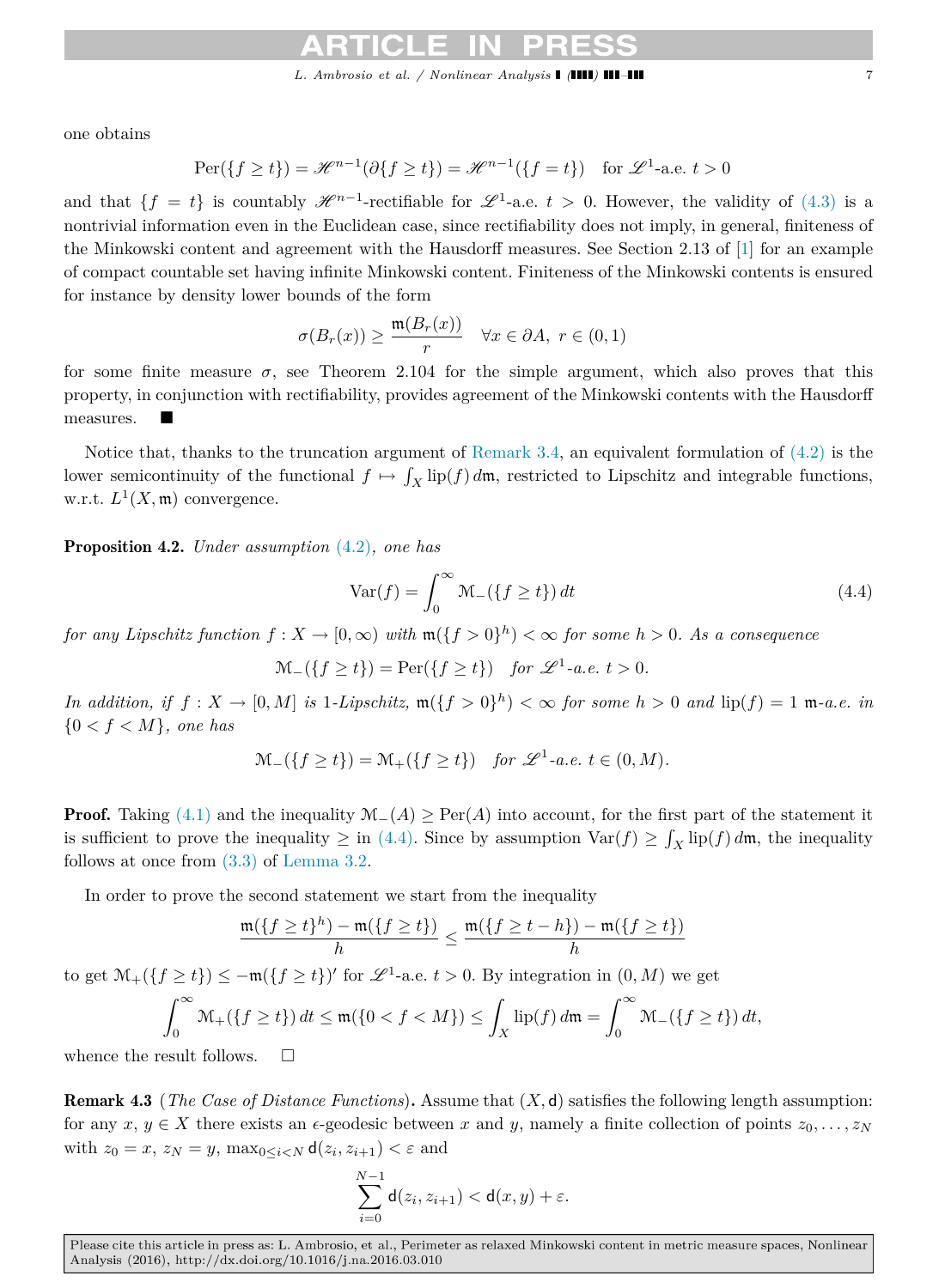# 8 *L. Ambrosio et al.* / Nonlinear Analysis **| (III) ||**

If  $A \subset X$  is nonempty and closed, under this length assumption on  $(X, d)$  it is easy to check that lip( $d_A$ )  $\equiv 1$ in *X* \ *A*. Therefore, the second part of [Proposition 4.2](#page-6-0) is applicable to all functions  $(M - d<sub>A</sub>)$ <sup>+</sup> for all *M* > 0 and provides, still under the assumption [\(4.2\),](#page-5-1) the property

<span id="page-7-0"></span>
$$
\mathcal{M}_{-}(\{\mathbf{d}_{A} \leq t\}) = \mathcal{M}_{+}(\{\mathbf{d}_{A} \leq t\}) = \text{Per}(\{\mathbf{d}_{A} \leq t\})
$$
\n(4.5)

for  $\mathscr{L}^1$ -a.e.  $t > 0$ . If  $m(X) < \infty$  we can apply the statement also to  $d_A$  to get

<span id="page-7-1"></span>
$$
\mathcal{M}_{-}(\{\mathsf{d}_{A} \ge t\}) = \mathcal{M}_{+}(\{\mathsf{d}_{A} \ge t\}) = \operatorname{Per}(\{\mathsf{d}_{A} \ge t\})
$$
\n(4.6)

for  $\mathscr{L}^1$ -a.e.  $t > 0$ . Since  $\text{Per}(\{\mathsf{d}_A \geq t\}) = \text{Per}(\{\mathsf{d}_A \leq t\})$  with at most countably many exceptions, the quantities in [\(4.5\)](#page-7-0) and [\(4.6\)](#page-7-1) coincide  $\mathscr{L}^1$ -a.e. in  $(0, \infty)$ .

If the length assumption above is enforced to

$$
\forall x, y \in X, \forall \varepsilon > 0 \text{ there exists } \gamma \in C([0,1];X) \text{ with } \gamma_0 = x, \gamma_1 = y, \text{ length}(\gamma) < \mathsf{d}(x, y) + \varepsilon
$$

(notice that the two length properties are equivalent in separable spaces), a simple continuity argument gives

$$
\{\mathsf{d}_A = t\}^r \setminus \{\mathsf{d}_A = t\} = \{0 < \mathsf{d}_{\{\mathsf{d}_A \ge t\}} < r\} \cup \{0 < \mathsf{d}_{\{\mathsf{d}_A \le t\}} < r\} \quad \forall t \in (0, \infty), \ r > 0.
$$

Then, since  $\mathfrak{m}(\{d_A = t\}) = 0$  with at most countably many exceptions, we obtain existence of the Minkowski content of the level set  $\{d_A = t\}$ 

$$
\lim_{r\downarrow 0} \frac{\mathfrak{m}(\{\mathsf{d}_A = t\}^r)}{2r} = \text{Per}(\{\mathsf{d}_A \ge t\}) = \text{Per}(\{\mathsf{d}_A \le t\})
$$

for  $\mathscr{L}^1$ -a.e.  $t > 0$ .

Concerning assumption  $(4.2)$ , we point that it holds on doubling  $RCD(K,\infty)$  spaces (see [\[7\]](#page-10-5)) for the definition of the latter. Indeed, on one side we know by Rajala's paper [\[23\]](#page-10-12) that on these spaces a 1–1 weak Poincaré inequality holds, so that thanks to Cheeger's results in  $[15]$  we have that the *p*-weak gradient is m-a.e. equal to the local Lipschitz constant of Lipschitz functions for  $p > 1$ . On the other hand, in [\[18\]](#page-10-14) it has been proved that on  $RCD(K,\infty)$  spaces the *p*-weak gradients all coincide even for  $p=1$  (this result is based on the Bakry–Emery estimate in the form established by Savaré in  $[24]$ ), thus giving the claim. We illustrate in the next remark the known relations between  $\text{lip}(f)$  and other weak notions of gradient, and why doubling  $& 1$ -Poincaré alone are not sufficient to ensure the validity of  $(4.2)$ .

Remark 4.4. Recall that one of the key results of the seminal paper [\[15\]](#page-10-13) is the lower semicontinuity of the functional  $\int_X \text{lip}(f)^p d\mathfrak{m}$  w.r.t.  $L^p$  convergence on locally Lipschitz functions, for all  $p \in (1, \infty)$ , assuming the doubling property of the metric measure structure and the validity of a *p*-Poincaré inequality. This result can also be rephrased by saying that  $lip(f)$  coincides  $m$ -a.e. with the minimal *p*-weak upper gradient.

However, under the same structural assumptions, the result is not true in general when  $p = 1$ . Indeed, revisiting an example by Carbone–Sbordone [\[10\]](#page-10-16), in [\[19\]](#page-10-17), a metric measure space  $(X, \mathsf{d}, \mathfrak{m})$  is built as follows:  $X = [0, 1]$  is endowed with the Euclidean distance and with the weighted Lebesgue measure  $\mathfrak{m} = \omega \mathcal{L}^1$ , with  $\omega \equiv 1$  on a "fat" Cantor set  $K \subset (0,1)$  (i.e. a compact totally disconnected set with positive Lebesgue measure) and  $\omega = 1/2$ , say, on  $(0,1) \setminus K$ . It is clear that  $(X, \mathsf{d}, \mathfrak{m})$ , being comparable to the standard Euclidean structure, satisfies the doubling and 1-Poincaré assumptions. On the other hand, in  $[19]$  Lipschitz functions  $f_n$  convergent to the identity function  $f$  in  $L^1(X, \mathfrak{m})$  are built in such a way that

$$
\limsup_{n\to\infty}\int_X\mathrm{lip}(f_n)\,d\mathfrak{m}<\int_X\mathrm{lip}(f)\,d\mathfrak{m},
$$

thus disproving the lower semicontinuity. This corresponds to the fact that two notions of minimal 1-weak upper gradients are possible in the  $H^{1,1}$  (and  $BV$ ) theory. The two notions do not coincide in general,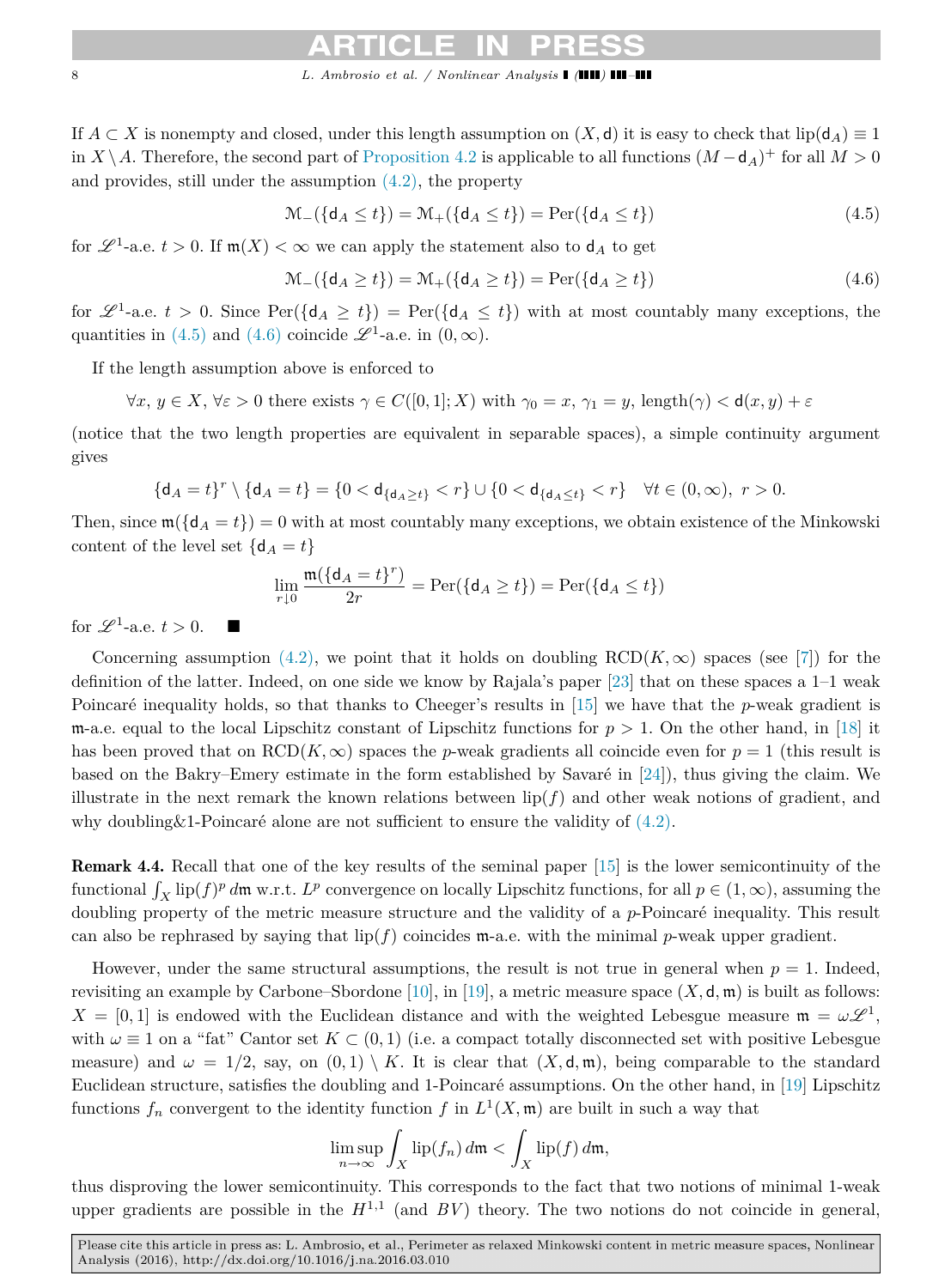<span id="page-8-0"></span>

and  $\text{lip}(f)$  coincides only with one of them (see [\[20,](#page-10-18) Theorem 12.5.1]). See also [\[8,](#page-10-19)[19\]](#page-10-17) for a more detailed discussion.

### 5. Some open problems

In complete metric measure spaces with a doubling measure, under the assumption of the validity of a 1-Poincaré inequality, the first author proved in  $[2,3]$  $[2,3]$  that the perimeter measure of [Remark 3.5](#page-4-2) coincides con  $\theta\mathscr{S}^h\Box\partial^*E$ , where  $\partial^*E$  is the essential boundary of *E* (i.e. the complement of the union of density and rarefaction points of *E*) and  $\mathscr{S}^h$  is the measure built out of the gauge function  $\zeta(\overline{B}_r(x)) = \mathfrak{m}(\overline{B}_r(x))/(2r)$ with Carathéodory's construction. The density  $\theta$  is bounded from below by the structural constants involved in the doubling and Poincaré assumptions, but little more is known in general about it. Under additional regularity assumptions, it would be interesting to relate more closely the Minkowski content of *E* with the measure  $\mathscr{S}^h \sqcup \partial^* E$ , as in the Euclidean–Riemannian theory.

In the same vein, one can prove the coarea inequality (Proposition 5.1 in [\[3\]](#page-9-3))

$$
\int_0^\infty \mathcal{S}^h(B \cap \{f = t\}) dt \le \text{Lip}(f) \mathfrak{m}(B) \quad B \text{ Borel}
$$
 (5.1)

reminiscent of [\(4.4\):](#page-6-1) we propose here a self-contained proof of an improved version of this inequality, involving the asymptotic Lipschitz constant

<span id="page-8-2"></span>
$$
\mathrm{Lip}_a(f, x) := \lim_{r \downarrow 0} \mathrm{Lip}(f, B_r(x))
$$

and, with an additional factor 2, the slope.

**Proposition 5.1.** Assume that  $m$  is a doubling measure in the metric space  $(X,d)$ . Let  $f: X \to [0,\infty)$  be a *Lipschitz function with*  $\mathfrak{m}(\lbrace f > 0 \rbrace) < \infty$ *. Then for every*  $B \subset X$  *Borel one has* 

$$
\int_0^\infty \mathscr{S}^h(B \cap \{f = t\}) dt \le \int_B \text{Lip}_a(f, \cdot) d\mathfrak{m},\tag{5.2}
$$

$$
\int_0^\infty \mathscr{S}^h(B \cap \{f = t\}) dt \le 2 \int_B \operatorname{lip}(f) d\mathfrak{m}.
$$
 (5.3)

**Proof.** Let  $B \subset X$  be a bounded Borel set. First we recall that if m is a doubling measure then these two properties hold, which are both consequences of the Vitali covering theorem w.r.t. doubling measures:

- (i) for all  $\delta > 0$ ,  $\mathfrak{m}(B) = \inf \left\{ \sum_i \mathfrak{m}(B_i) : B_i = \overline{B}_{r_i}(x_i), r_i \in (0, \delta), B \subset \bigcup B_i, \right\};$
- (ii) for every collection of closed balls  $\mathcal F$  that is a fine cover of *B* we have a disjoint collection  $\mathcal F' \subset \mathcal F$  that covers m-almost all of *B*.

For every  $\delta > 0$  and every  $\varepsilon > 0$  we have, by property (i), the existence of closed balls  $B_i$  such that  $B\subset \bigcup B_i$ , radius  $r_i < \delta/2$  and  $\mathfrak{m}(B) \leq \varepsilon + \sum_i \mathfrak{m}(B_i)$ . Let us denote  $t_i^- = \inf_{B_i} f$  and  $t_i^+ = \sup_{B_i} f$ : then  $B_i \cap \{f = t\} \neq \emptyset$  implies that  $t \in [t_i^-, t_i^+]$  and in particular we have

<span id="page-8-1"></span>
$$
\mathscr{S}_{\delta}^{h}(B \cap \{f=t\}) \leq \sum_{i \text{ s.t. } t \in [t_i^-, t_i^+]} \frac{\mathfrak{m}(B_i)}{2r_i}.
$$

Integrating this inequality from 0 to  $\infty$  we obtain

$$
\int_0^\infty \mathscr{S}_\delta^h(B \cap \{f = t\}) dt \le \sum_i \frac{\mathfrak{m}(B_i)}{2r_i} (t_i^+ - t_i^-). \tag{5.4}
$$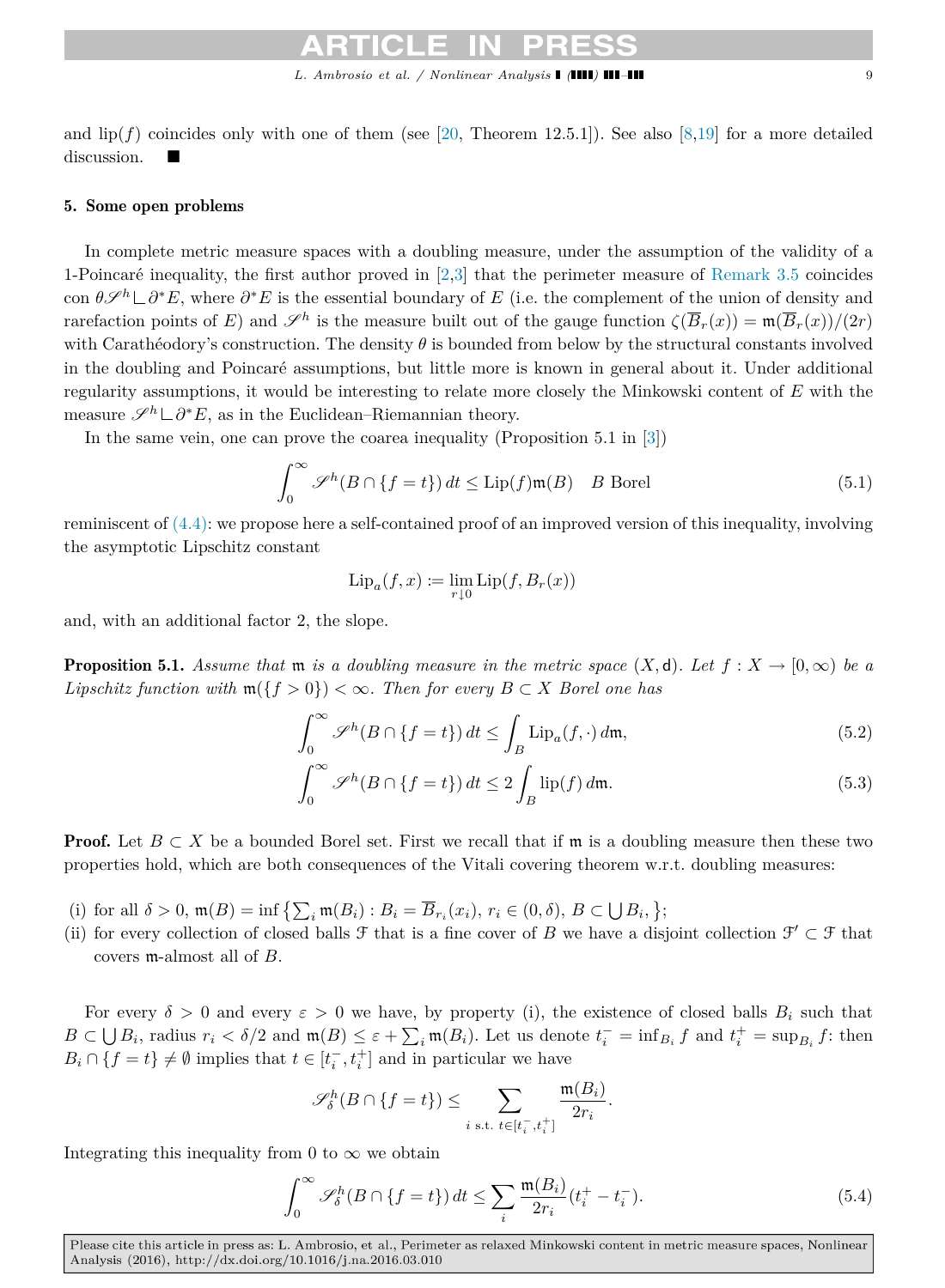10 *L. Ambrosio et al. / Nonlinear Analysis* **(1111)** 

It is clear that  $(t_i^+ - t_i^-) \leq 2r_i \text{Lip}(f)$ , and thus the countable subadditivity of  $\mathscr{S}_{\delta}^h$  gives

$$
\int_0^\infty \mathscr{S}_{\delta}^h(B \cap \{f = t\}) dt \le \text{Lip}(f) \sum_i \mathfrak{m}(B_i) \le \text{Lip}(f)(\mathfrak{m}(B) + \varepsilon).
$$

Letting  $\varepsilon$ ,  $\delta \to 0$  we will get [\(5.1\).](#page-8-0) This proves also that  $\mathscr{S}^h(B \cap \{f = t\}) = 0$  for  $\mathscr{L}^1$ -a.e.  $t \in (0, \infty)$ whenever  $\mathfrak{m}(B) = 0$ ; in this case, a fortiori, for every  $\delta > 0$  one has  $\mathscr{S}_{\delta}^{h}(B \cap \{f = t\}) = 0$  for  $\mathscr{L}^1$ -a.e.  $t \in (0, \infty).$ 

Now we use property (ii): for every  $\delta$  we find a disjoint family of closed balls  $\{B_i\}_{i\in\mathbb{N}}$  with radii less than  $\delta/2$  such that  $\mathfrak{m}(B \setminus \tilde{B}) = 0$ , where  $\tilde{B} = \bigcup_i B_i$ . It follows that

$$
\mathscr{S}_{\delta}^{h}(B \cap \{f = t\}) \leq \mathscr{S}_{\delta}^{h}(\tilde{B} \cap \{f = t\}) + \mathscr{S}_{\delta}^{h}((B \setminus \tilde{B}) \cap \{f = t\}) = \mathscr{S}_{\delta}^{h}(\tilde{B} \cap \{f = t\})
$$

for  $\mathscr{L}^1$ -a.e.  $t \in (0, \infty)$  and thus  $\int_0^\infty \mathscr{S}_{\delta}^h(B \cap \{f = t\}) dt = \int_0^\infty \mathscr{S}_{\delta}^h(\tilde{B} \cap \{f = t\}) dt$ . Now we can apply [\(5.4\)](#page-8-1) for  $\hat{B}$  and its covering to obtain the same inequality for *B*. Now we notice now that for all  $x \in B_i$  one has

$$
\frac{t_i^+ - t_i^-}{2r_i} = \sup_{y, y' \in B_i} \frac{f(y) - f(y')}{2r_i} \le \sup_{y, y' \in B_i} \frac{|f(y) - f(x)| + |f(y') - f(x)|}{2r_i}
$$

$$
\le 2 \sup_{0 < d(x, y) \le \delta} \frac{|f(y) - f(x)|}{d(y, x)} =: 2\mathrm{sl}(x, \delta),
$$

where  $\text{sl}(\cdot, \delta)$  is the local slope on scale  $\delta$ , satisfying  $\text{sl}(x, \delta) \downarrow \text{lip}(f)(x)$  as  $\delta \downarrow 0$ . In particular, using that  $B_i$ are disjoint and cover m-almost all of  $B$ , we have deduce from  $(5.4)$  and the last inequality that

$$
\int_0^\infty \mathscr{S}_\delta^h(B \cap \{f = t\}) dt \le 2 \int_B \text{sl}(x, \delta) d\mathfrak{m}.
$$
 (5.5)

Now, we conclude letting  $\delta \downarrow 0$  and using dominated convergence, since  $sl(\cdot, \delta) \leq Lip(f)$ . We can obtain the analogous result with  $\text{Lip}_a$  on the right hand side using that, for  $x \in B_i$ ,

$$
\frac{t_i^+ - t_i^-}{2r_i} \le \text{Lip}(f, B_i) \le \text{Lip}(f, B_{2\delta}(x)) \to \text{Lip}_a(f, x). \quad \Box
$$

Corollary 5.2. *Let* (*X,* d*,* m) *be a doubling metric measure space, with* (*X,* d) *complete, such that* [\(4.2\)](#page-5-1) *holds. Then for every Lipschitz function*  $f: X \to [0, \infty)$  *such that*  $\mathfrak{m}(\lbrace f > 0 \rbrace) < \infty$  *the set*  $E_t = \lbrace f \geq t \rbrace$  *is of finite perimeter and*  $P(E_t, \cdot) \geq \frac{1}{2} \mathcal{S}^h \sqcup \partial^* E_t$  *for*  $\mathcal{L}^1$ -a.e.  $t \in (0, \infty)$ *.* 

It would be nice to improve [\(5.1\),](#page-8-0) replacing  $\text{Lip}(f) \mathfrak{m}(B)$  with  $\int_B \text{lip}(f) d\mathfrak{m}$  on the right hand side, (compare with  $(5.3)$ ), but this seems difficult to obtain without extra assumptions. We notice also that anyhow this inequality is not optimal since, in the Euclidean case  $X = \mathbb{R}^d$ , we have  $\mathscr{S}^h = \frac{\omega_d}{2\omega_{d-1}} \mathscr{H}^{d-1}$  on rectifiable sets.

Finally, a natural question is the identification of regularity assumptions ensuring equality between Minkowski content and perimeter, somehow bypassing the question of connecting these notions to  $\mathscr{S}^h \sqcup \partial^* E$ .

### References

- <span id="page-9-1"></span>[1] L. [Ambrosio, N. Fusco, D. Pallara, Functions of Bounded Variation and Free Discontinuity Problems, Oxford University](http://refhub.elsevier.com/S0362-546X(16)00090-0/sbref1) Press, 2000.
- <span id="page-9-2"></span>[2] L. [Ambrosio, Some fine properties of sets of finite perimeter in Ahlfors regular metric measure spaces, Adv. Math. 159](http://refhub.elsevier.com/S0362-546X(16)00090-0/sbref2) (2001) 51–67.
- <span id="page-9-3"></span>[3] L. [Ambrosio, Fine properties of sets of finite perimeter in doubling metric measure spaces, Set-Valued Anal. 10 \(2002\)](http://refhub.elsevier.com/S0362-546X(16)00090-0/sbref3) 111–128.
- <span id="page-9-0"></span>[4] L. [Ambrosio, F. Capasso, E. Villa, Approximation of geometric densities of random closed sets, Bernoulli 15 \(2009\)](http://refhub.elsevier.com/S0362-546X(16)00090-0/sbref4) 1222–1242.